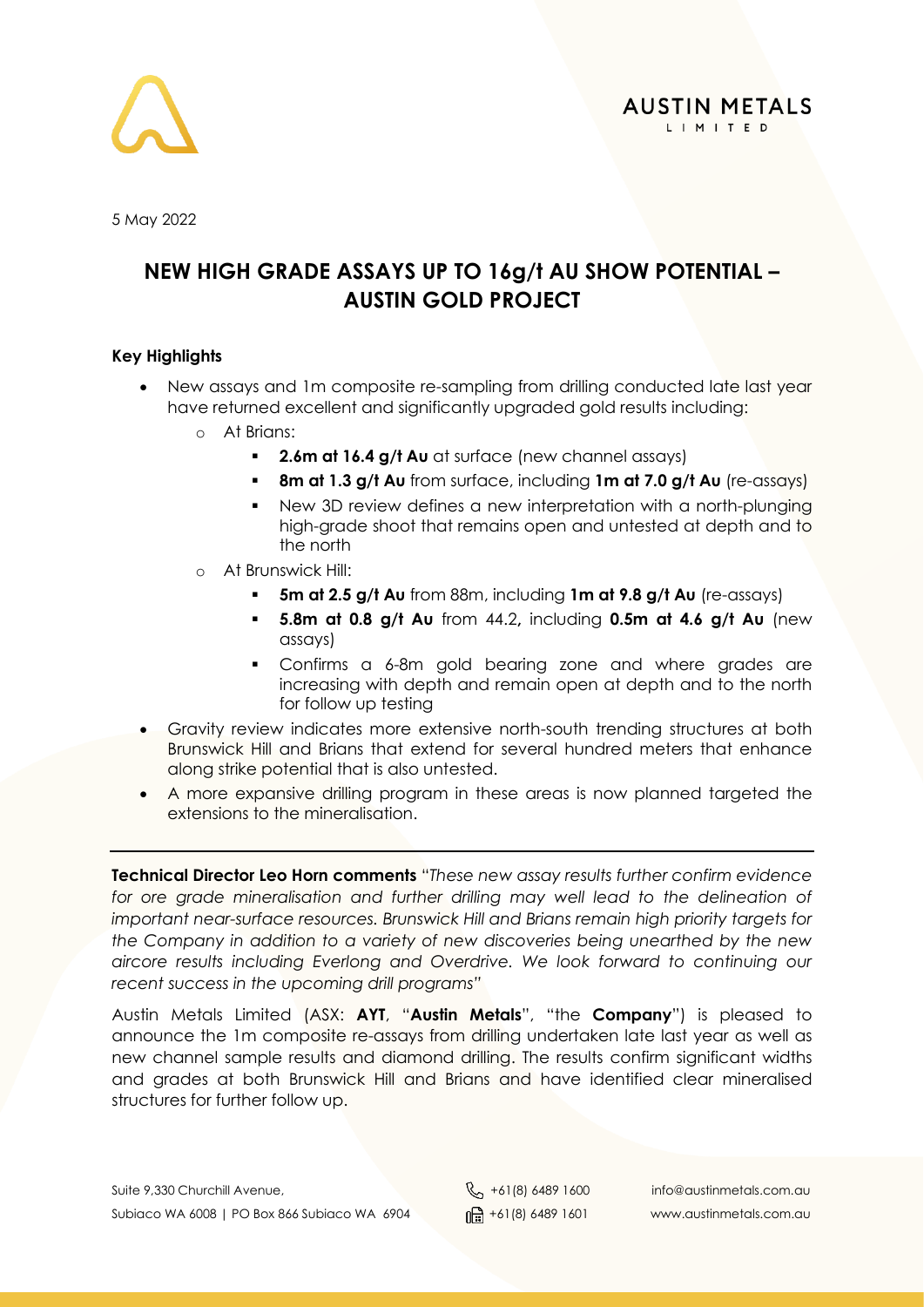

### **Brians Prospect** (RC, Aircore & Channel Sampling)

The *Brians* prospect has been subject to various phases of exploration by Austin Metals in 2021 and 2022 in order to vector to further high-grade gold mineralisation previously observed in the pit including rock samples with visible gold (See AYT announcement 12 April 2021). Various new assay results are reported here including, channel sample assays across the gold mineralisation exposed in the pit, 1m composite re-sampling RC assays as well as shallow aircore drilling (4 holes for 195m). The best results returned:

- **2.6m at 16.4 g/t\*** Au from surface in SAS34 incl. **0.5m at 26.5 g/t** Au (channel sampling);
- **8m at 1.3 g/t Au\*** from surface in SCI005 incl. **1m at 7.0 g/t Au** (RC re-sampling); &
- 2m at 1.2 g/t Au from 26m in SAAC169 (aircore drilling).



*Figure 1: 3D model interpretation of drilling and channel sampling at Brians showing highlight intersections of the interpreted structure and open drill targets to the north.*

Due to the complexity of the mineralised zones returned from the new assays, a detailed 3D review of the data was completed (Figure 1). The work has proven invaluable in the

Suite 9,330 Churchill Avenue,  $\begin{matrix}8 \\ 101 \end{matrix}$  +61(8) 6489 1600 info@austinmetals.com.au Subiaco WA 6008 | PO Box 866 Subiaco WA 6904  $\lim_{\theta \to 0} +61(8)$  6489 1601 www.austinmetals.com.au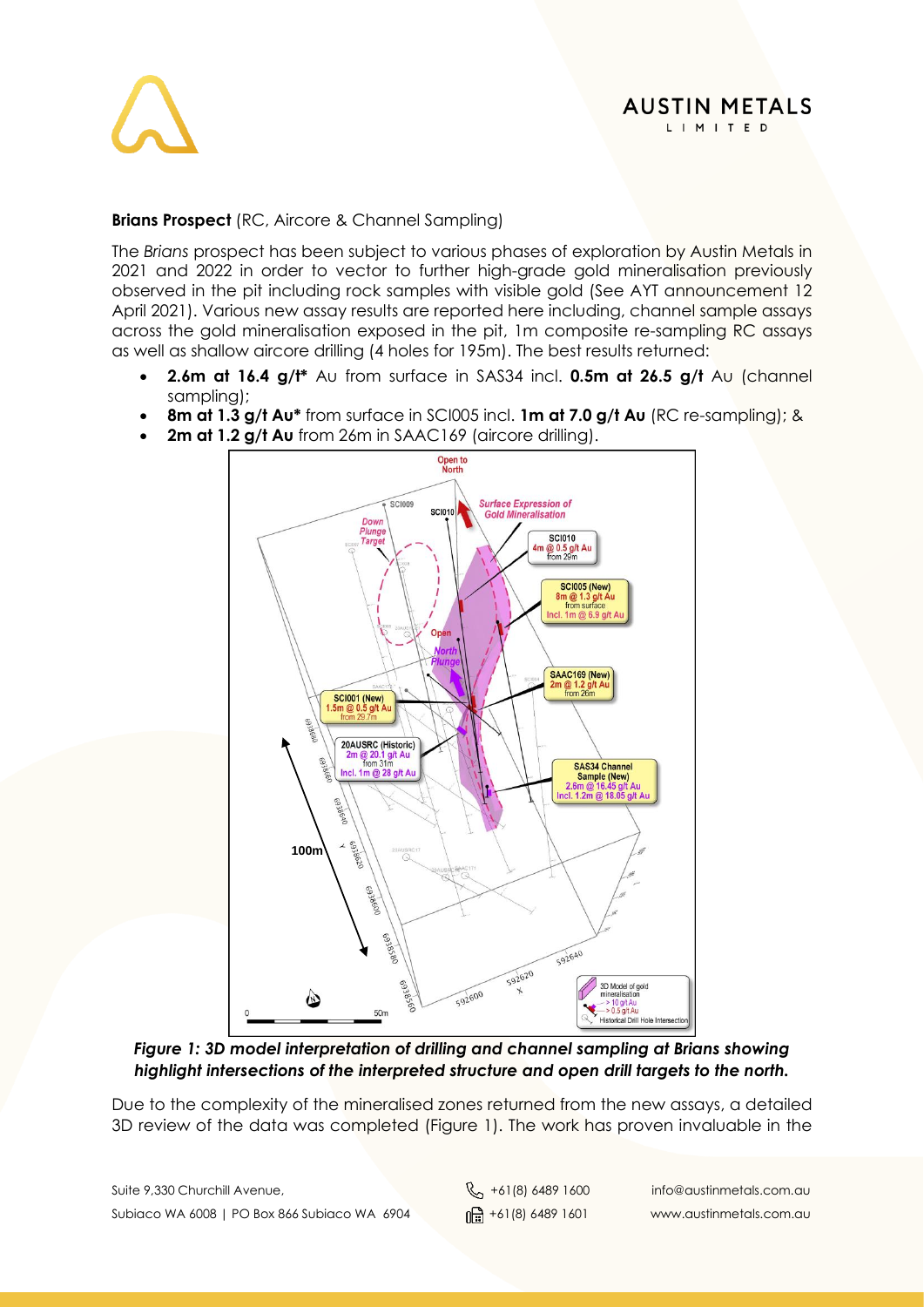

**AUSTIN METALS** LIMITED

understanding of the complex morphology of mineralisation at *Brians*. Various important observations have been made from the work:

- 1. The overall trend of mineralisation is north-trending with a prominent 'offset kink' just north of the pit where channel channel sampling was completed;
- 2. Drillhole SCI005 has intersected the northern edge of the kink at an oblique angle and mineralisation is open and untested to the north along strike;
- 3. The majority of the drilling (angled toward the south) has not been optimally orientated to track the newly interpreted mineralised structure as we currently understand it; and
- 4. The high-grade zone intersected at surface in the channel sampling: **2.6m at 16.4 g/t Au** and previously intersected in 20AUSRC20: **2m at 20.1 g/t Au** (See AYT announcement 19 April 2021) is open and untested down plunge to the north (Figure 2). Future drilling will need to be optimally oriented in order to have successfully test this taraet.

In addition to the 3D model, the recent gravity has also been reviewed at Brians. The newly modeled mineralised envelope at Brians occurs coincident with a subtle northtrending break in the gravity data and is open to the north (Figure 2). The gravity data is strongly supporting the 3D modeling and indicates significant potential north along the structure. Similar to Brunswick Hill, the northern extension of the interpreted structure at Brians intersects mafic rocks and this conceptual target has never been drilled.



*Figure 2: First vertical derivative gravity image in the Mt Sandy Area showing the highlight drilling results and interpreted gold-bearing structures.*

Suite 9,330 Churchill Avenue,  $\begin{matrix}8 \\ 1 \end{matrix}$  +61(8) 6489 1600 info@austinmetals.com.au Subiaco WA 6008 | PO Box 866 Subiaco WA 6904  $\lim_{\theta \to 0} +61(8)$  6489 1601 www.austinmetals.com.au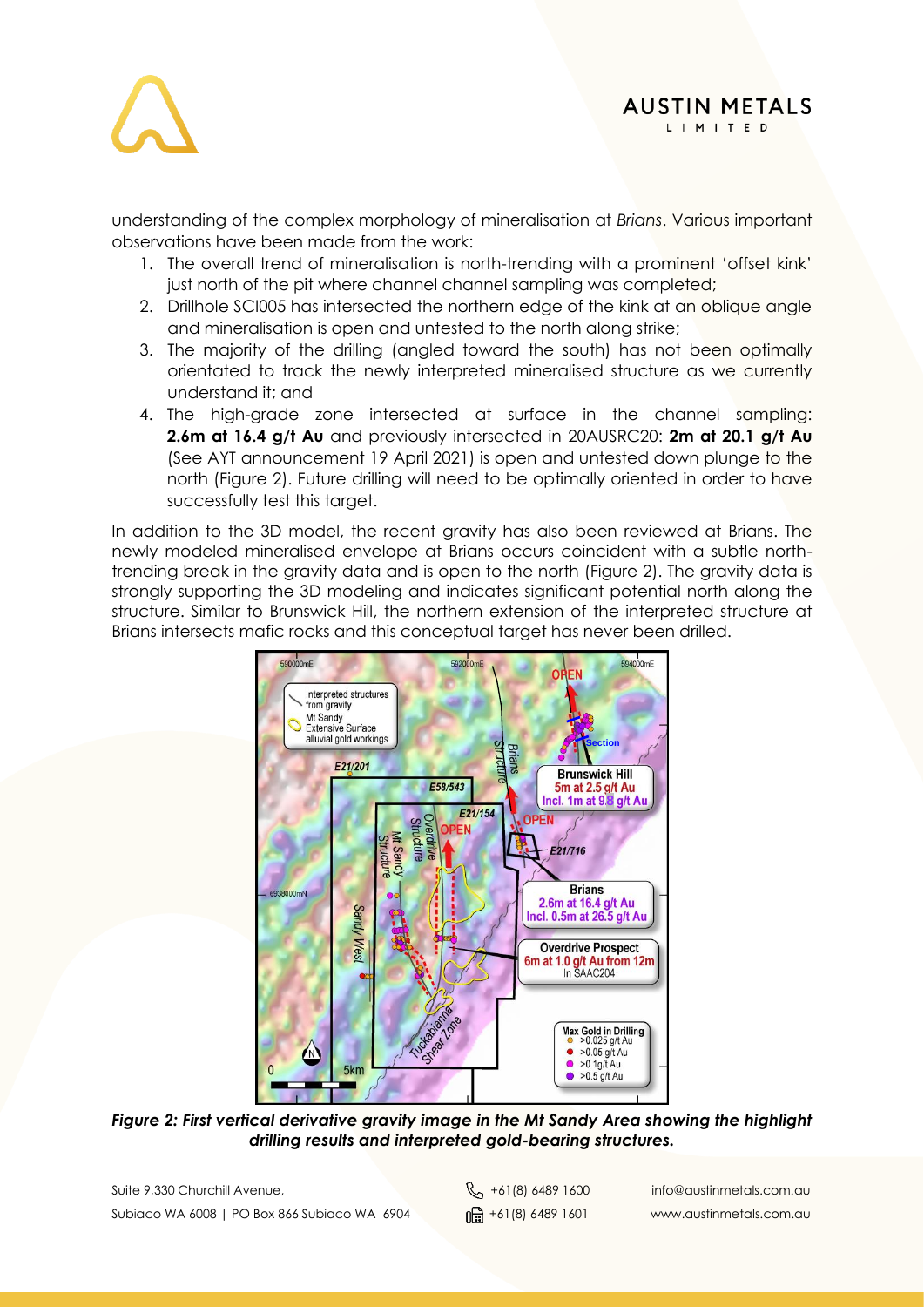

### **AUSTIN METALS** LIMITED

*\*Intersections are not likely to represent true width. More information in the JORC table*

### **Brunswick Hill** (RC and Diamond Drilling Assays)

Further assays have been received from 1m composite re-sampling of RC drilling that was previously reported (see AYT announcement 24 Dec 2021) as well as specific intervals from outstanding diamond drilling at *Brunswick Hill*.

The results are extremely encouraging and define a 5-8 m thick coherent zone of goldbearing quartz-carbonate-pyrite veins with good continuity to 90m true depth that occurs within the upper contact of the pyrite-pyrrhotite-altered banded iron formation (BIF). Importantly, the gold grade is increasing to depth and open at depth and to the north (Figure 3). New intersections include:

- **5m at 2.5 g/t Au** from 88m including **1m at 9.8 g/t Au** in SCI017 (re-assays); and
- **5.8m at 0.8 g/t Au** from 44.2m including **0.5m at 4.6 g/t Au** in SCI026 (new assays)



*Figure 3: Interpreted cross section at the Brunswick Hill Prospect.*

Interpretation of the new gravity data indicates the best mineralisation again occurs on a subtle north-trending gravity break that is likely to indicate another north-trending structural control to mineralisation (Figure 3). Interestingly, the northern extension of the interpreted structure intersects mafic rocks and this conceptual target has never been drilled.

Suite 9,330 Churchill Avenue,  $\begin{matrix}8 \\ 1 \end{matrix}$  +61(8) 6489 1600 info@austinmetals.com.au Subiaco WA 6008 | PO Box 866 Subiaco WA 6904  $\lim_{\theta \to 0} +61(8)$  6489 1601 www.austinmetals.com.au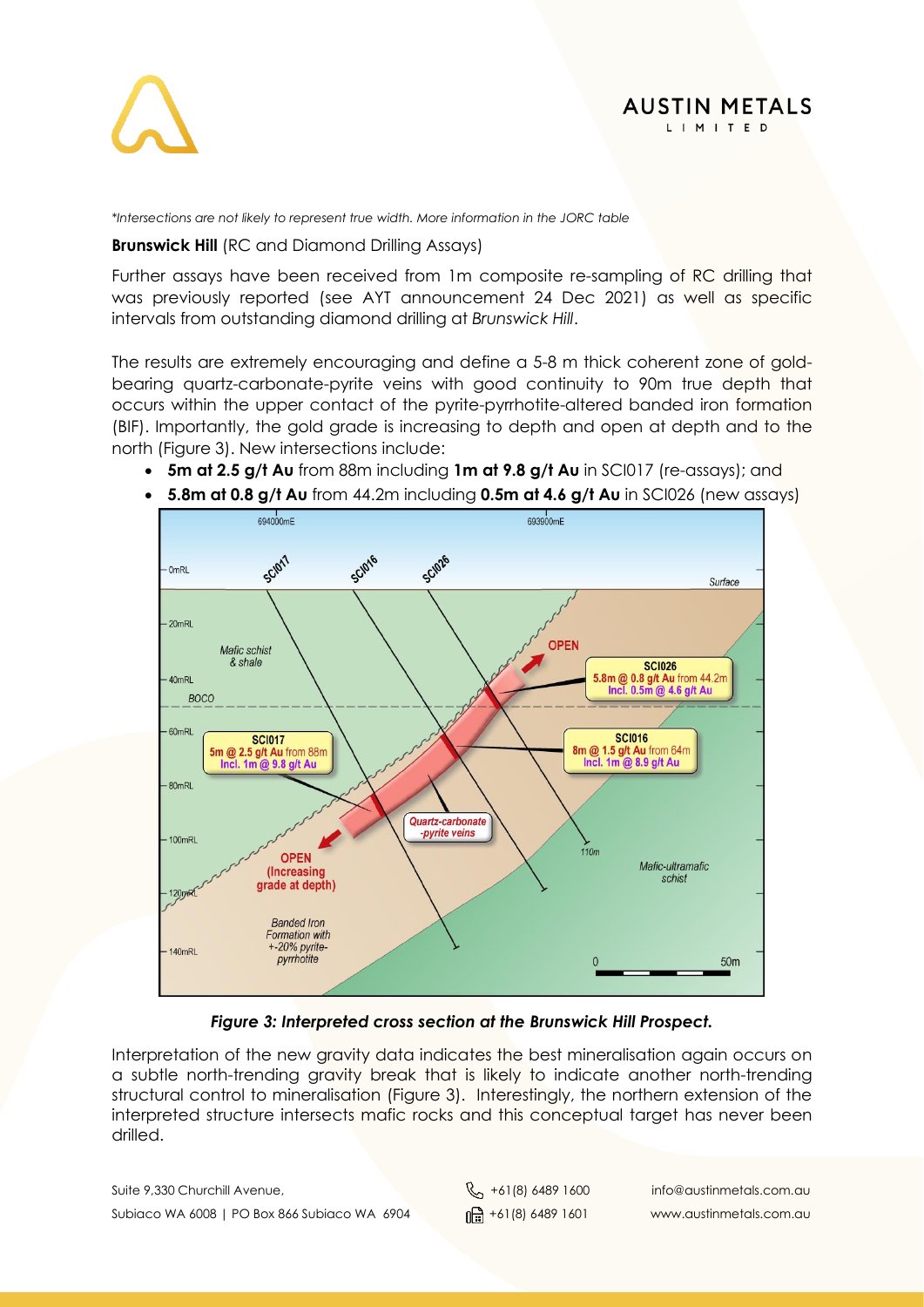

### **AUSTIN METALS** LIMITED

### **Conclusions and Next Steps**

Significant gold mineralisation at both Brunswick Hill and Brians both remain open at depth to the north along newly interpreted structures in the gravity. Both prospects remain excellent drill targets at depth where it is possible the mineralisation increases in width and grade at depth. In addition, additional conceptual targets are untested to the north where the newly identified structures cross-cut more favorable mafic lithologies. This conceptual target is supported by the recent aircore drilling across another north-trending structure in the gravity within mafic rocks that resulted in the recent discovery of the Overdrive prospect just south of Brians (see AYT Announcement 26 April 2022).

These results confirm that multiple gold bearing structures are being delineated by the drilling and exploration programs performed by Austin Metals. The company remains committed to following up each prospect from all the recently reported exciting assay results in the next phase of drilling which is currently planned to commence in June.

This announcement has been authorised by the Board of Directors of Austin Metals Limited.

**-ENDS-**

**Contact details** Sonu Cheema (Director and Company Secretary) Ph: +61 (8) 6489 1600 Fax: +61 (8) 6489 1601 Email: [info@austinmetals.com.au](mailto:info@austinmetals.com.au) 

### **About Austin Metals**

Austin Metals Limited (**AYT**) is a base and precious metals explorer focused on the prolific mining districts of Broken Hill, the Cobar Basin and the Lachlan Fold Belt of New South Wales, Australia. AYT's flagship Austin Gold Project is located in the highly prospective Murchison greenstone province of Western Australia, directly adjacent to the Cue Gold Project owned by Musgrave Minerals Limited (ASX:MGV), which includes the high grade Break of Day Deposit and Starlight discovery. The Company has also secured a significant ground holding of the Tallering Greenstone belt in the prolific Murchison gold mining region of Western Australia located 150 km south of the Golden Grove deposit.

### *CAUTION REGARDING FORWARD LOOKING INFORMATION*

*This document contains forward looking statements concerning Austin Metals Limited. Forward-looking statements are not statements of historical fact and actual events and results may differ materially from those described in the forward-looking statements as a result of a variety of risks, uncertainties and other factors. Forward-looking statements are inherently subject to business, economic, competitive, political and social uncertainties and contingencies. Many factors could cause the Company's actual results to differ materially from those expressed or implied in any forward-looking information provided by the Company, or on behalf of, the Company. Such factors include, among other things, risks relating to additional funding requirements, metal prices, exploration, development and operating risks, competition, production risks, regulatory restrictions, including environmental regulation and*  liability and potential title disputes. Forward looking statements in this document are based on Austin Metal's beliefs, opinions and *estimates of Austin Metals as of the dates the forward-looking statements are made, and no obligation is assumed to update forward looking statements if these beliefs, opinions and estimates should change or to reflect other future development.*

Suite 9,330 Churchill Avenue,  $\begin{matrix}8 \\ 1 \end{matrix}$  +61(8) 6489 1600 info@austinmetals.com.au Subiaco WA 6008 | PO Box 866 Subiaco WA 6904  $\lim_{n \to \infty} +61(8)$  6489 1601 www.austinmetals.com.au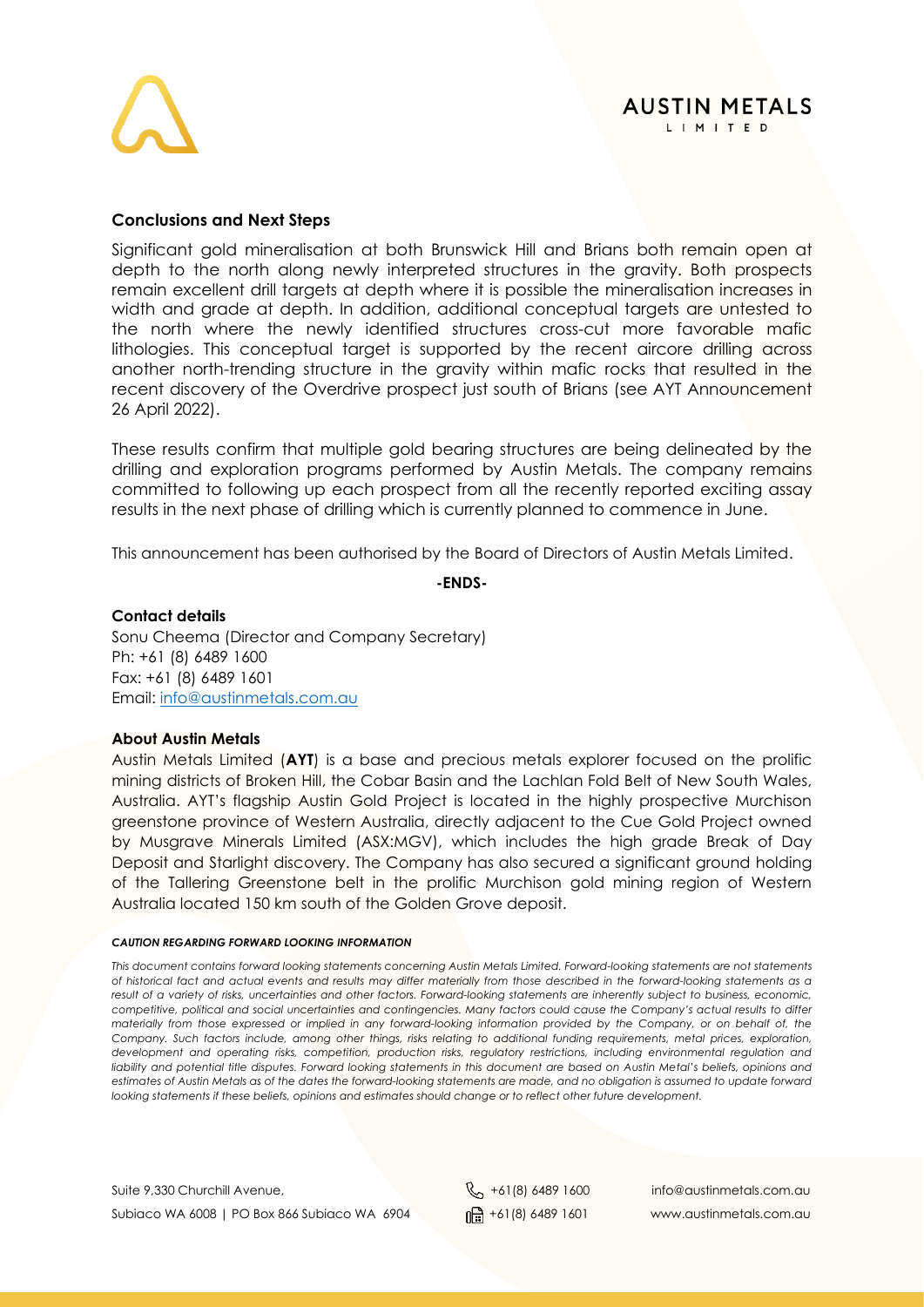

### *COMPETENT PERSONS STATEMENT*

*The information in this announcement that relates to Exploration Results is based on and fairly represents information and supporting documentation prepared by Mr Leo Horn. Mr Horn is a Director of Austin Metals Limited and a member of the Australian Institute of Geoscientists. Mr Horn has sufficient experience relevant to the styles of mineralisation and types of deposits which are covered in this announcement and to the activity which they are undertaking to qualify as a Competent Person as defined in the 2012 edition of the 'Australasian Code for Reporting of Exploration Results, Mineral Resources and Ore Reserves' ("JORC Code"). Mr Horn consents to the inclusion in this announcement of the matters based on his information in the form and context in which it appears.*

|  |  |  |  |  |  |  |  |  |  |  | Table 1: Collar information for all reported drill holes and channel samples. |  |  |
|--|--|--|--|--|--|--|--|--|--|--|-------------------------------------------------------------------------------|--|--|
|--|--|--|--|--|--|--|--|--|--|--|-------------------------------------------------------------------------------|--|--|

| <b>HoleID</b> | Hole Type | Max Depth | Dip   | Azi | MGA Grid ID | <b>MGA Easting</b> | <b>MGA Northing</b> | <b>NAT RL</b> | Prospect              |
|---------------|-----------|-----------|-------|-----|-------------|--------------------|---------------------|---------------|-----------------------|
| <b>SCI005</b> | <b>RC</b> | 70        | -60   | 180 | MGA94 50S   | 592645             | 6938637             | 419           | <b>Brians</b>         |
| <b>SCI017</b> | <b>RC</b> | 150       | -60   | 180 | MGA94 50S   | 593277             | 6940004             | 422           | <b>Brunswick Hill</b> |
| <b>SCI026</b> | Diamond   | 110       | $-55$ | 180 | MGA94 50S   | 593301             | 6939938             | 417           | <b>Brunswick Hill</b> |
| SAS34         | Channel   | 2.6       | -90   | 0   | MGA94 50S   | 592620             | 6938585             | 410           | <b>Brians</b>         |
| SAAC169       | AC        | 45        | -60   | 110 | MGA94 50S   | 592617             | 6938625             | 423           | <b>Brians</b>         |
| SAAC170       | AC        | 55        | -60   | 110 | MGA94 50S   | 592602             | 6938598             | 418           | <b>Brians</b>         |
| SAAC171       | AC        | 40        | -60   | 110 | MGA94 50S   | 592604             | 6938562             | 417           | <b>Brians</b>         |
| SAAC172       | AC        | 55        | -60   | 110 | MGA94 50S   | 592602             | 6938624             | 421           | <b>Brians</b>         |

|  |  |  | Table 2: Composite assay results for all reported drill holes and channel samples. |
|--|--|--|------------------------------------------------------------------------------------|
|--|--|--|------------------------------------------------------------------------------------|

| <b>Hole ID</b> | From | To   | Interval | Au g/t | <b>Cutoff Au Comments</b>       | <b>Sample Type</b>                   |
|----------------|------|------|----------|--------|---------------------------------|--------------------------------------|
| SCIOO5         |      | ጸ    |          | 1.32   | 0.10 Fire Assay                 | 1m Cone Split                        |
| including      |      |      |          | 1.90   | 1.00 Fire Assay                 | 1m Cone Split                        |
| including      | ь    |      |          | 6.98   | 1.00 Fire Assay                 | 1m Cone Split                        |
| SCI017         | 89   | 96   |          | 1.83   | 0.10 Photon Assay               | 1m Cone Split                        |
| including      | 89   | 94   |          | 2.51   | 0.30 Photon Assay               | 1m Cone Split                        |
| including      | 92   | 93   |          | 9.84   | 5.00 Photon Assay               | 1m Cone Split                        |
| SCI026         | 44.2 | 50   | 5.8      | 0.80   | 0.10 Photon Assay               | Selective diamond core sampling      |
| including      | 47.5 | 49.4 | 2.16     | 1.94   | 0.50 Photon Assay               | Selective diamond core sampling      |
| including      | 48   | 48.5 | 0.5      | 4.63   | 2.00 Photon Assay               | Selective diamond core sampling      |
| <b>SAS34</b>   |      | 2.6  | 2.6      | 16.40  | 1.00 Leachwell Method Analysis  | Selective channel sampling intervals |
| including      | 1.2  | 1.7  | 0.5      | 26.50  | 20.00 Leachwell Method Analysis | Selective channel sampling intervals |
| SAAC0169       | 25   | 28   |          | 0.64   | 0.10 Photon Assay               | 1m Cone Split                        |
| including      | 26   | 27   |          | 1.88   | 1.00 Photon Assay               | 1m Cone Split                        |
| SAAC0171       |      | 8    |          | 0.05   | 0.05 Photon Assay               | 1m Cone Split                        |

Suite 9,330 Churchill Avenue, <br>
Suite 9,330 Churchill Avenue,  $\& +61(8) 6489 1600$ info@austinmetals.com.au Subiaco WA 6008 | PO Box 866 Subiaco WA 6904 | 161 | 161 | 6489 1601 | www.austinmetals.com.au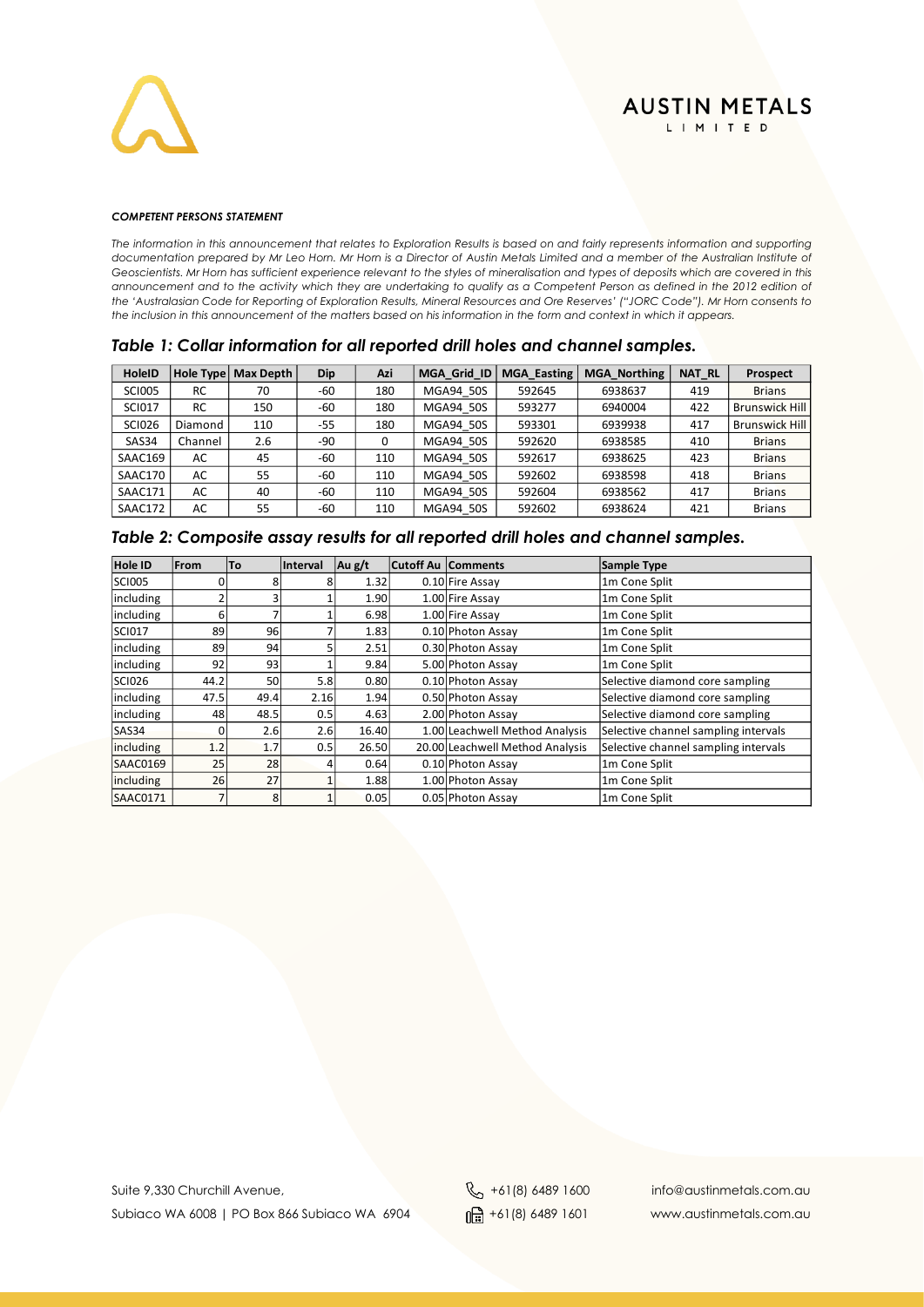### **AUSTIN METALS** L I M I T E D

### *Appendix 1: The following tables are provided to ensure compliance with the JORC Code (2012) requirements for the reporting of the Austin Project*

| <b>Criteria</b>        | <b>JORC Code explanation</b>                                                                                                                                                                                                                                                                                                                                                                                                                                                                                                                                                                                                                                                                                                                                                        | Commentary                                                                                                                                                                                                                                                                                                                                                                                                                                                                                                                                                                                                                                                                                                                                                                                                                                                                                                                                                                                                                                                                                                                              |
|------------------------|-------------------------------------------------------------------------------------------------------------------------------------------------------------------------------------------------------------------------------------------------------------------------------------------------------------------------------------------------------------------------------------------------------------------------------------------------------------------------------------------------------------------------------------------------------------------------------------------------------------------------------------------------------------------------------------------------------------------------------------------------------------------------------------|-----------------------------------------------------------------------------------------------------------------------------------------------------------------------------------------------------------------------------------------------------------------------------------------------------------------------------------------------------------------------------------------------------------------------------------------------------------------------------------------------------------------------------------------------------------------------------------------------------------------------------------------------------------------------------------------------------------------------------------------------------------------------------------------------------------------------------------------------------------------------------------------------------------------------------------------------------------------------------------------------------------------------------------------------------------------------------------------------------------------------------------------|
| Sampling<br>techniques | Nature and quality of<br>$\bullet$<br>sampling (eg cut channels,<br>random chips, or specific<br>specialised industry<br>standard measurement<br>tools appropriate to the<br>minerals under<br>investigation, such as down<br>hole gamma sondes, or<br>handheld XRF instruments,<br>etc). These examples<br>should not be taken as<br>limiting the broad meaning<br>of sampling.<br>Include reference to<br>$\bullet$<br>measures taken to ensure<br>sample representivity and<br>the appropriate calibration<br>of any measurement tools<br>or systems used.<br>Aspects of the<br>$\bullet$<br>determination of<br>mineralisation that are<br>Material to the Public<br>Report. In cases where<br>'industry standard' work has<br>been done this would be<br>relatively simple (eg | Sampling procedures adopted by Austin Metals<br>$\bullet$<br>recently at the project utilise a aircore rig from<br>which a 4m or 6m composite 1-2 kg spear<br>sample or 1m composite 1-2 kg cone split<br>sample was taken.<br>Diamond and channel sampling intervals were<br>selected over specific intervals to match the<br>logging of veining and alteration.<br>Selected RC and aircore<br>samples<br>are<br>pulverized to produce either a 50 g charge for<br>assay with ICP atomic<br>fire<br>absorption<br>spectrometry analysis (detection limit 0.005<br>ppm Au) for gold at ALS in Perth.<br>Selected aircore, RC and diaond samples are<br>$\bullet$<br>pulverized to produce a 500g jar then subject<br>to ChrysosTM Photon Assay analysis technique<br>(detection limit 0.02ppm Au) for gold at Intertek<br>Genalysis in Perth.<br>Selected channel samples were assayed for<br>500g-1kg accelerated cyanide leachWELL<br>analysis for gold also at Intertek Genalysis in<br>Perth. In addition, the entire tail is washed,<br>homogenized and analysed by fire assay for<br>gold in order to calculate a total analysis. |
|                        | 'reverse circulation drilling<br>was used to obtain 1 m<br>samples from which 3 kg<br>was pulverised to produce<br>a 30 g charge for fire<br>assay'). In other cases more<br>explanation may be<br>required, such as where<br>there is coarse gold that<br>has inherent sampling<br>problems. Unusual<br>commodities or<br>mineralisation types (eg<br>submarine nodules) may<br>warrant disclosure of                                                                                                                                                                                                                                                                                                                                                                              | These industry standard sampling procedures<br>$\bullet$<br>are considered to be adequate for the<br>reporting of Exploration Results.                                                                                                                                                                                                                                                                                                                                                                                                                                                                                                                                                                                                                                                                                                                                                                                                                                                                                                                                                                                                  |

Suite 9,330 Churchill Avenue, <br>
Suite 9,330 Churchill Avenue,  $\& +61(8)$  6489 1600 info@austinmetals.com.au Subiaco WA 6008 | PO Box 866 Subiaco WA 6904  $\frac{1}{\ln 2}$  +61(8) 6489 1601 www.austinmetals.com.au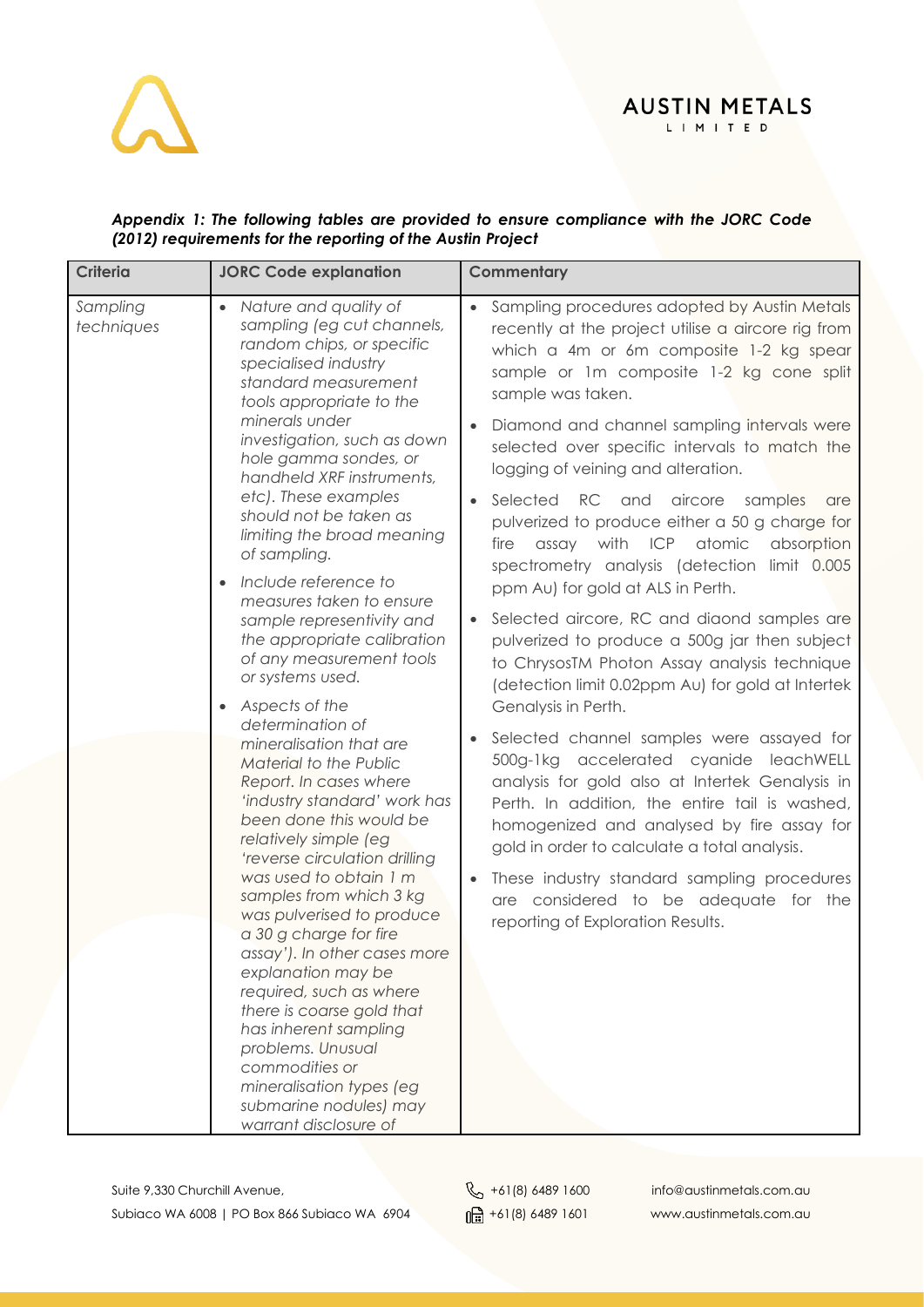

| <b>Criteria</b>          | <b>JORC Code explanation</b>                                                                                                                                                                                                                                                                                                   | Commentary                                                                                                                                                                                                                                                                                                                                                                                                                           |
|--------------------------|--------------------------------------------------------------------------------------------------------------------------------------------------------------------------------------------------------------------------------------------------------------------------------------------------------------------------------|--------------------------------------------------------------------------------------------------------------------------------------------------------------------------------------------------------------------------------------------------------------------------------------------------------------------------------------------------------------------------------------------------------------------------------------|
|                          | detailed information.                                                                                                                                                                                                                                                                                                          |                                                                                                                                                                                                                                                                                                                                                                                                                                      |
| Drilling<br>techniques   | Drill type (eg core, reverse<br>$\bullet$<br>circulation, open-hole<br>hammer, rotary air blast,<br>auger, Bangka, sonic, etc)<br>and details (eg core<br>diameter, triple or standard<br>tube, depth of diamond<br>tails, face-sampling bit or<br>other type, whether core is<br>oriented and if so, by what<br>method, etc). | In August 2021 and March 2022, Austin Metals<br>$\bullet$<br>contracted a truck mounted Aircore-Slimline<br>RC rig from Gyro Drilling equipped with Air 750<br>CFM / 250 PSI Sullair Compressor with additional<br>Air Booster Support 750 CFM / 250PSI and also a<br>hammer to go deeper into bedrock in selected<br>holes.<br>RC and diamond drilling procedures are<br>previously reported (AYT announcement 24<br>December 2021) |
| Drill sample<br>recovery | Method of recording and<br>$\bullet$<br>assessing core and chip<br>sample recoveries and<br>results assessed.<br>Measures taken to<br>maximise sample recovery<br>and ensure representative                                                                                                                                    | Recoveries for all sampling methods are<br>$\bullet$<br>recorded by the geologist during the drill<br>program. No recovery issues were identified<br>during the drill program within mineralised<br>intervals. Sample representation is considered<br>to be adequate for the reporting of Exploration<br>$D_{\bigcap C_1}$ , $H_C$                                                                                                   |

| and ensure representance<br>nature of the samples.                                                                                                                                 | Results. |
|------------------------------------------------------------------------------------------------------------------------------------------------------------------------------------|----------|
| Whether a relationship exists<br>between sample recovery<br>and grade and whether<br>sample bias may have<br>occurred due to<br>preferential loss/gain of<br>fine/coarse material. |          |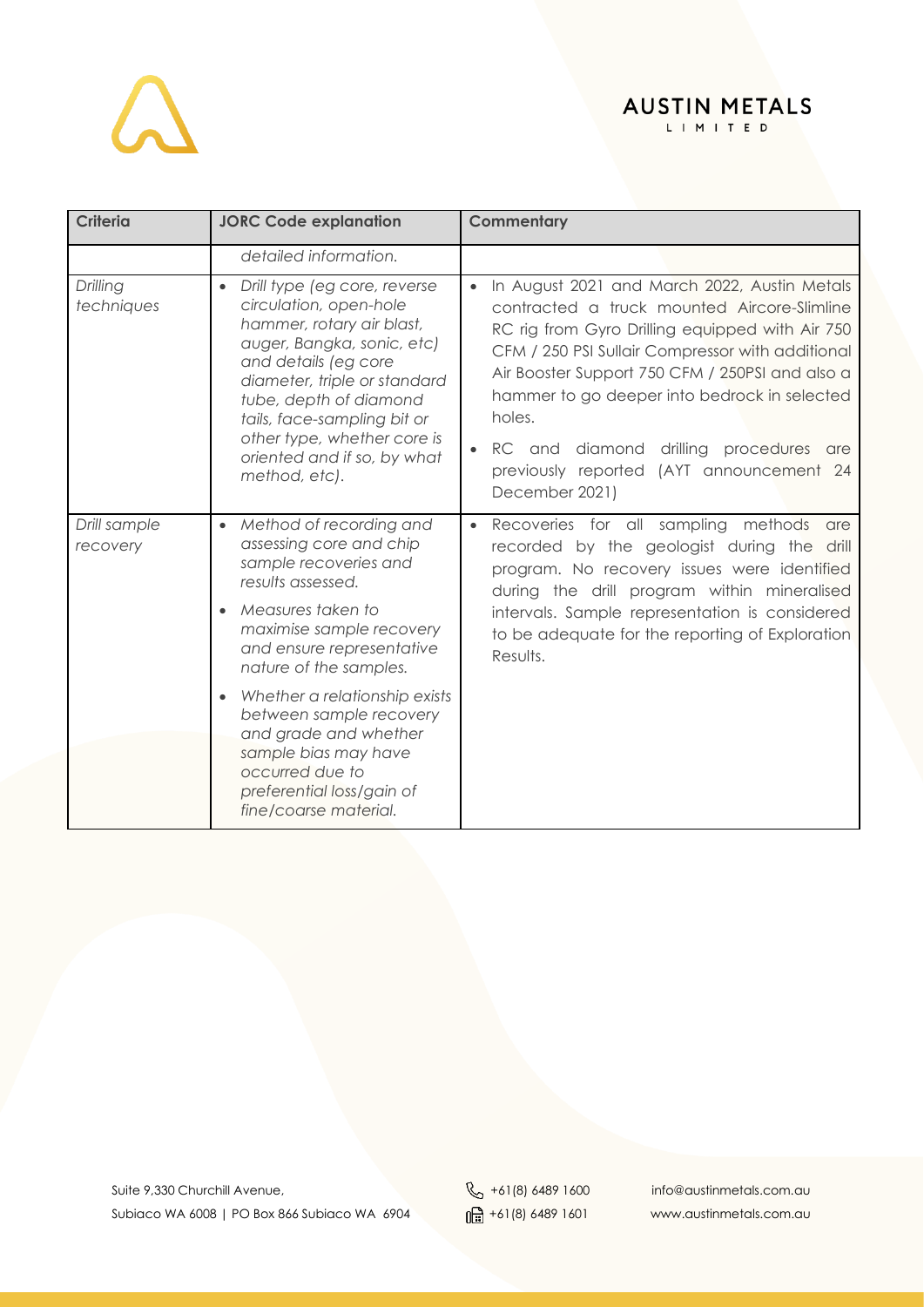# $\lambda$

## AUSTIN METALS

| <b>Criteria</b>                                         | <b>JORC Code explanation</b>                                                                                                                                                                                                                                                                                                                                                                                                                                                                                | <b>Commentary</b>                                                                                                                                                                                                                                                                                                                                                                                                                                                                                                                                    |
|---------------------------------------------------------|-------------------------------------------------------------------------------------------------------------------------------------------------------------------------------------------------------------------------------------------------------------------------------------------------------------------------------------------------------------------------------------------------------------------------------------------------------------------------------------------------------------|------------------------------------------------------------------------------------------------------------------------------------------------------------------------------------------------------------------------------------------------------------------------------------------------------------------------------------------------------------------------------------------------------------------------------------------------------------------------------------------------------------------------------------------------------|
| Logging                                                 | Whether core and chip samples<br>$\bullet$<br>have been geologically and<br>geotechnically logged to a level<br>of detail to support appropriate<br>Mineral Resource estimation,<br>mining studies and metallurgical<br>studies.                                                                                                                                                                                                                                                                            | Detailed geological logs were recorded<br>by the geologist for the entire length of all<br>holes. The lithological logs are considered<br>to be adequate for the reporting of<br><b>Exploration Results.</b>                                                                                                                                                                                                                                                                                                                                         |
|                                                         | Whether logging is qualitative or<br>$\bullet$<br>quantitative in nature. Core (or<br>costean, channel, etc)<br>photography.                                                                                                                                                                                                                                                                                                                                                                                |                                                                                                                                                                                                                                                                                                                                                                                                                                                                                                                                                      |
|                                                         | The total length and percentage<br>$\bullet$<br>of the relevant intersections<br>logged.                                                                                                                                                                                                                                                                                                                                                                                                                    |                                                                                                                                                                                                                                                                                                                                                                                                                                                                                                                                                      |
| Sub-sampling<br>techniques<br>and sample<br>preparation | If core, whether cut or sawn and<br>$\bullet$<br>whether quarter, half or all core<br>taken.<br>If non-core, whether riffled, tube<br>sampled, rotary split, etc and<br>whether sampled wet or dry.<br>For all sample types, the nature,<br>$\bullet$                                                                                                                                                                                                                                                       | Aircore samples were initially collected<br>$\bullet$<br>over 4m or 6m composite intervals by<br>spear sampling methods. Once 4m or 6m<br>composite results are received, 1 metre<br>representative composite samples are<br>selected for assay that were sampled with<br>a cone splitter attached to the aircore rig.                                                                                                                                                                                                                               |
|                                                         | quality and appropriateness of<br>the sample preparation<br>technique.<br>Quality control procedures<br>$\bullet$<br>adopted for all sub-sampling<br>stages to maximise representivity<br>of samples.<br>Measures taken to ensure that the<br>sampling is representative of the<br>in-situ material collected,<br>including for instance results for<br>field duplicate/second-half<br>sampling.<br>Whether sample sizes are<br>$\bullet$<br>appropriate to the grain size of<br>the material being sample. | Channel sampling intervals were selected<br>$\bullet$<br>over specific intervals to match the<br>logging of veining and alteration and<br>submitted to Intertek for leachWELL<br>analysis due to observed coarse gold.<br>Sampling<br>techniques<br>for<br>RC<br>and<br>$\bullet$<br>diamond drilling are previously reported<br>(AYT announcement 24 December 2021).<br>Drilling and sampling procedures at Austin<br>are considered to be the best practice<br>and are also considered to be adequate<br>for the reporting of Exploration Results. |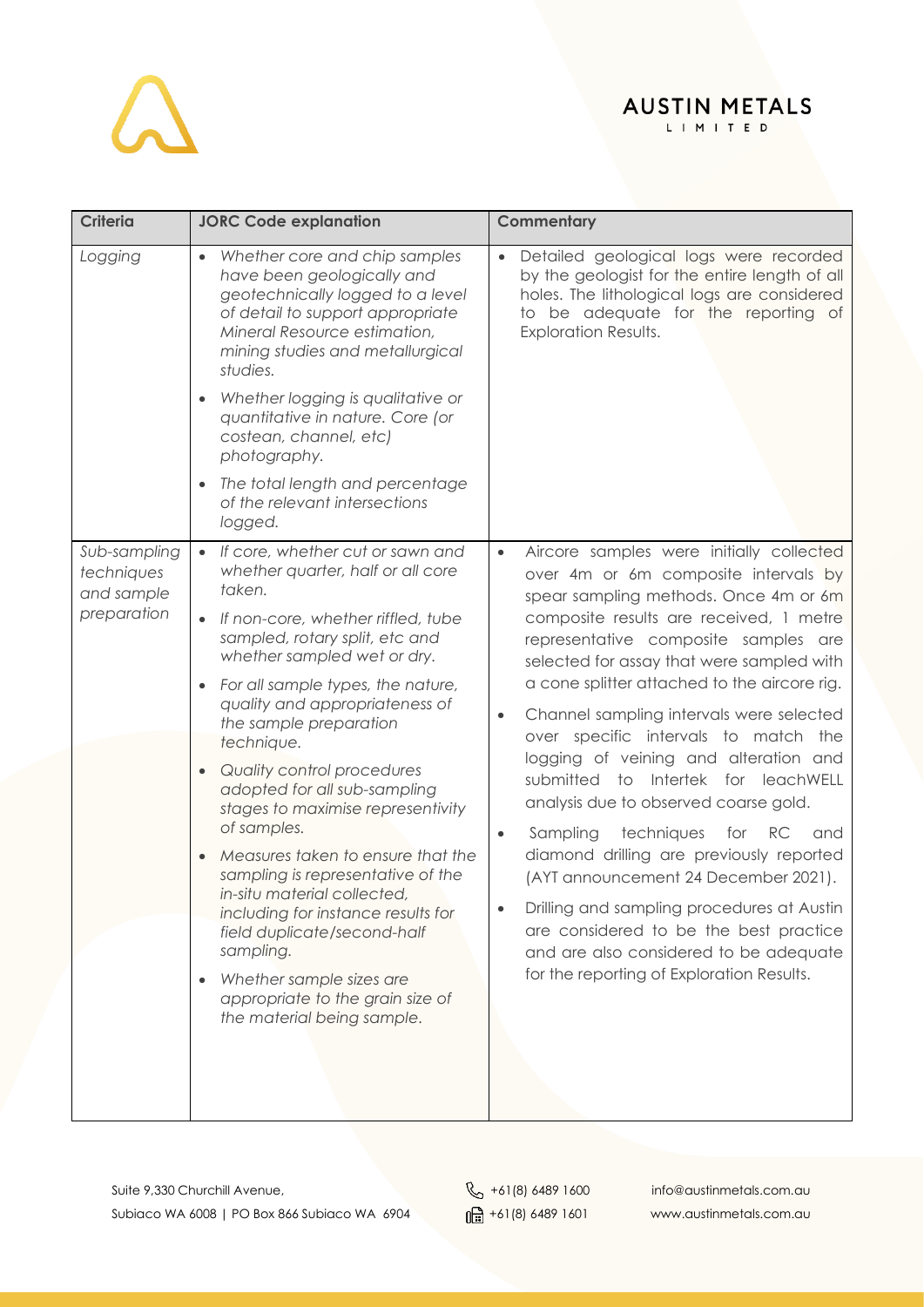| <b>Criteria</b>                                        | <b>JORC Code explanation</b>                                                                                                                                                                                                                                                                                                                                                                                                                                                                                                                                                                                                                                                           | Commentary                                                                                                                                                                                                                                                                                                                                                                                                                                                                                                                                                                                                                                                                                                                                          |
|--------------------------------------------------------|----------------------------------------------------------------------------------------------------------------------------------------------------------------------------------------------------------------------------------------------------------------------------------------------------------------------------------------------------------------------------------------------------------------------------------------------------------------------------------------------------------------------------------------------------------------------------------------------------------------------------------------------------------------------------------------|-----------------------------------------------------------------------------------------------------------------------------------------------------------------------------------------------------------------------------------------------------------------------------------------------------------------------------------------------------------------------------------------------------------------------------------------------------------------------------------------------------------------------------------------------------------------------------------------------------------------------------------------------------------------------------------------------------------------------------------------------------|
| Quality of<br>assay data<br>and<br>laboratory<br>tests | • The nature, quality and<br>appropriateness of the assaying<br>and laboratory procedures used<br>and whether the technique is<br>considered partial or total.<br>For geophysical tools,<br>$\bullet$<br>spectrometers, handheld XRF<br>instruments, etc, the parameters<br>used in determining the analysis<br>including instrument make and<br>model, reading times, calibrations<br>factors applied and their<br>derivation, etc.<br>Nature of quality control<br>$\bullet$<br>procedures<br>adopted (eg standards, blanks,<br>duplicates, external laboratory<br>checks) and whether acceptable<br>levels of accuracy (ie lack of bias)<br>and precision have been<br>established. | For 1m composite sampling and diamond<br>$\bullet$<br>drilling methods, Austin QAQC sample<br>procedures comprise the insertion of<br>standard gold samples at a rate of 2 in<br>every 100 samples, blank samples 1 in<br>every 100 samples and field duplicates 2<br>in every 100 samples. Assays are all within<br>acceptable<br>tolerance<br>and<br>are<br>considered to be adequate for the<br>reporting of Exploration Results.<br>For 6m composite samples, QAQC<br>$\bullet$<br>samples are not inserted into the sample<br>stream since the primary purpose is to<br>identify low-level gold anomalies from<br>reconnaissance aircore drilling that are<br>later re-assayed with a higher quality<br>sample with QAQC to verify the result. |
| Verification<br>of sampling<br>and assaying            | The verification of significant<br>$\bullet$<br>intersections by either<br>independent or alternative<br>company personnel.<br>The use of twinned holes.<br>$\bullet$<br>Documentation of primary data,<br>data entry procedures, data<br>verification, data storage<br>(physical and electronic)<br>protocols.<br>Discuss any adjustment to assay<br>$\bullet$<br>data.                                                                                                                                                                                                                                                                                                               | Twinning of significant intersections has not<br>been completed by Austin.                                                                                                                                                                                                                                                                                                                                                                                                                                                                                                                                                                                                                                                                          |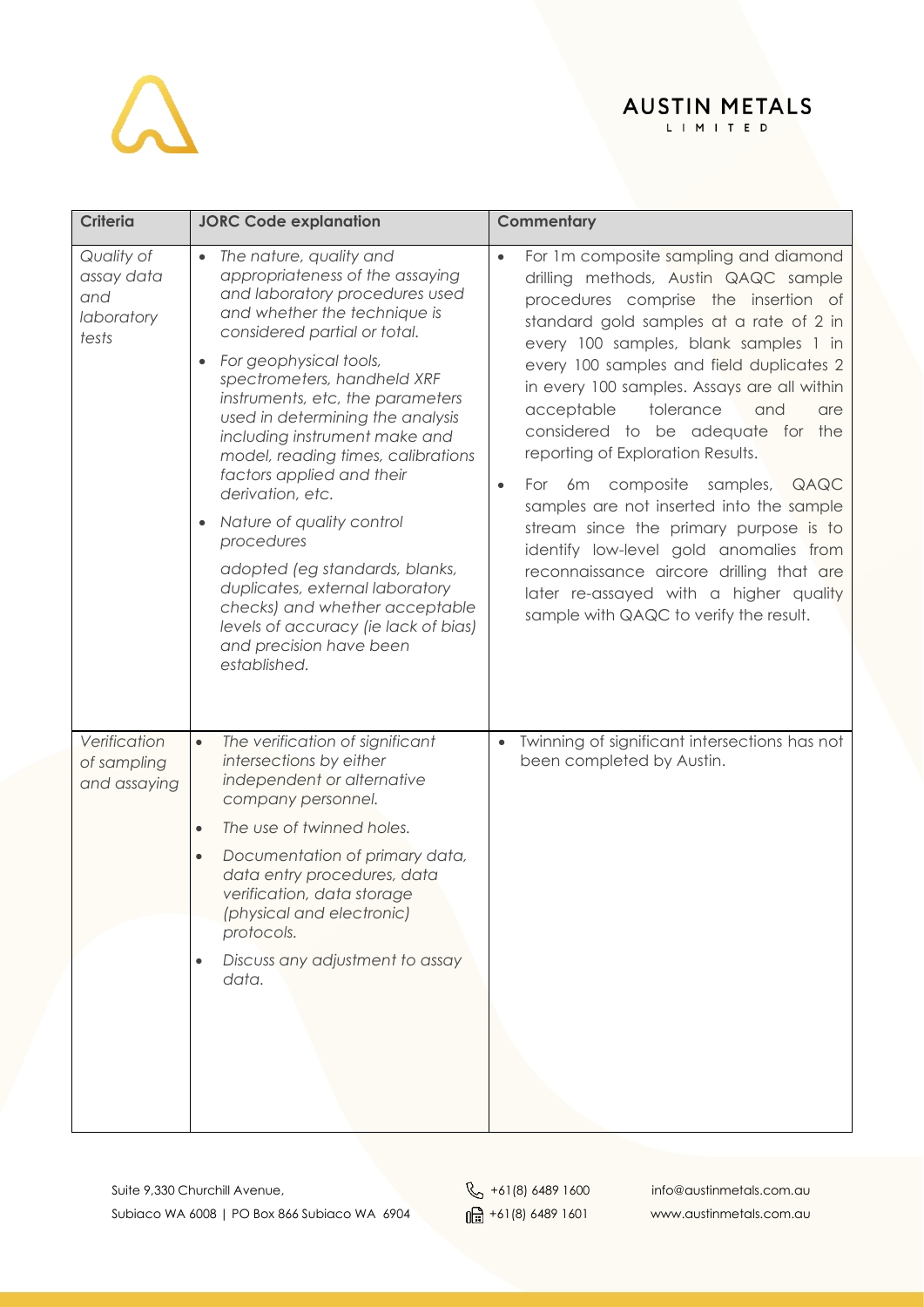# $\Delta$

## AUSTIN METALS

| <b>Criteria</b>                                                     | <b>JORC Code explanation</b>                                                                                                                                                                                                                                                                                                                                                                             | Commentary                                                                                                                                                                                                                                                                                                                                                                                                                                                                                                                                                                    |
|---------------------------------------------------------------------|----------------------------------------------------------------------------------------------------------------------------------------------------------------------------------------------------------------------------------------------------------------------------------------------------------------------------------------------------------------------------------------------------------|-------------------------------------------------------------------------------------------------------------------------------------------------------------------------------------------------------------------------------------------------------------------------------------------------------------------------------------------------------------------------------------------------------------------------------------------------------------------------------------------------------------------------------------------------------------------------------|
| Location of<br>data points                                          | • Accuracy and quality of surveys<br>used to locate drill holes (collar<br>and down-hole surveys), trenches,<br>mine workings and other locations<br>used in Mineral Resource<br>estimation.<br>Specification of the grid system<br>$\bullet$<br>used.<br>Quality and adequacy of<br>$\bullet$<br>topographic control                                                                                    | 2022 collar locations are taken using a<br>$\bullet$<br>handheld GPS.<br>2021 collars are taken accurately using a<br>$\bullet$<br>DGPS as previously reported.                                                                                                                                                                                                                                                                                                                                                                                                               |
| Data<br>spacing and<br>distribution                                 | Data spacing for reporting of<br>$\bullet$<br><b>Exploration Results.</b><br>Whether the data spacing and<br>$\bullet$<br>distribution is sufficient to establish<br>the degree of geological and<br>grade continuity appropriate for<br>the Mineral Resource and Ore<br>Reserve estimation procedure(s)<br>and classifications applied.<br>Whether sample compositing has<br>$\bullet$<br>been applied. | Selected<br>Aircore<br>traverse<br>lines<br>were<br>$\bullet$<br>conducted at 25m spacing and angled at<br>60 degrees toward the east to<br>drill<br>perpendicular<br>$\overline{1}$<br>the<br>trend<br>of<br>mineralisation observed<br>Channel sampling was conducted over a<br>single mineralized interval that is exposed<br>in the Brians pit<br>Spacing for RC and diamond drilling is<br>previously reported (AYT announcement<br>24 December 2021).<br>Sample spacing and<br>procedures<br>are<br>considered appropriate for the reporting<br>of Exploration Results. |
| Orientation<br>of data in<br>relation to<br>geological<br>structure | Whether the orientation of<br>sampling achieves unbiased<br>sampling of possible structures<br>and the extent to which this is<br>known, considering the deposit<br>type.<br>If the relationship between the<br>$\bullet$<br>drilling orientation and the<br>orientation of key mineralised<br>structures is considered to have<br>introduced a sampling bias, this<br>should be assessed and reported   | Aircore drilling azimuths are angled 60<br>degrees dip toward the east to drill across<br>observed mineralisation.<br>Orientation of RC and diamond drilling is<br>previously reported (AYT announcement<br>24 December 2021).<br>Orientation of mineralised structures at<br><b>Brinas</b><br>is<br>complicated<br>still<br>and<br>not<br>defined<br>accurately<br>however<br>it<br>is.<br>suspected that 2021 RC and diamond                                                                                                                                                |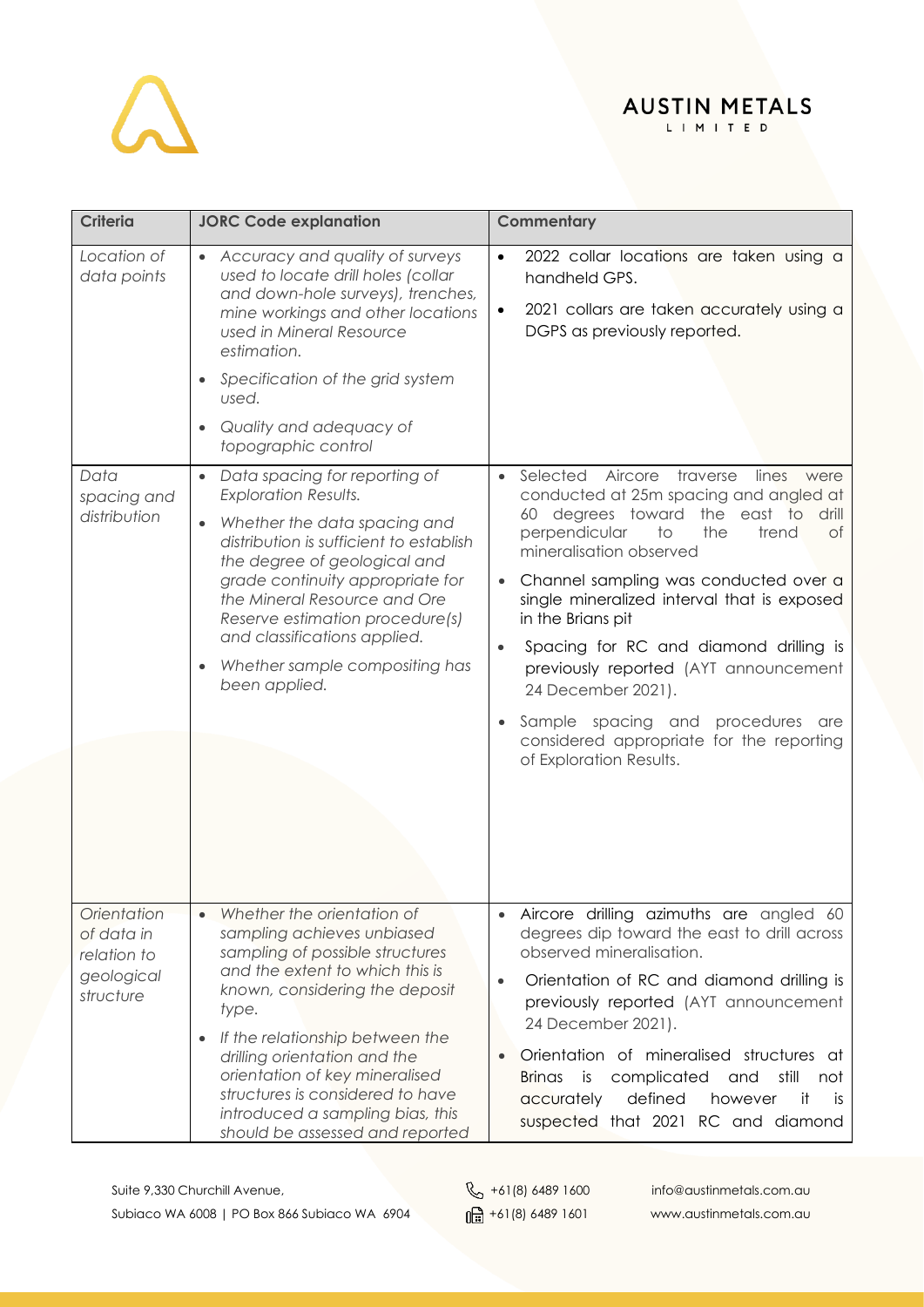

LIMITED

|                      | <i>if material.</i>                                                                   | drilling was not conducted optimum to the<br>orientation of structures so intersections are<br>not likely to represent true width andin<br>most cased not intersected them at all.<br>drilling has been optimally<br>Historical<br>oriented to intersect mineralisation along<br>the BIF contact. Channel sampling is<br>oblique to the orientation of mineralisation<br>but is reasonably close to true width. |
|----------------------|---------------------------------------------------------------------------------------|-----------------------------------------------------------------------------------------------------------------------------------------------------------------------------------------------------------------------------------------------------------------------------------------------------------------------------------------------------------------------------------------------------------------|
|                      |                                                                                       | Previous drilling at Brunswick Hill has been<br>optimally<br>oriented<br>to<br>intersect<br>mineralisation along the major contacts of<br>the BIF. However newly defined north-<br>trending gold-bearing structures identified<br>the gravity may not have<br>been<br>in.<br>intersected at all.                                                                                                                |
| Sample<br>security   | The measures taken to ensure<br>$\bullet$<br>sample security.                         | Austin Metals ensured that sample security<br>was maintained to ensure the integrity of<br>sample quality.                                                                                                                                                                                                                                                                                                      |
| Audits or<br>reviews | The results of any audits or reviews<br>$\bullet$<br>of sampling techniques and data. | have<br><b>Audits</b><br>reviews<br>not<br>and<br>been<br>undertaken at Austin                                                                                                                                                                                                                                                                                                                                  |

### **Section 2: Reporting of Exploration Results**

(Criteria listed in the preceding section also apply to this section.)

| Criteria                                         | <b>JORC Code explanation</b>                                                                                                                                                                                                                                                                                                                                                                                                                                           | <b>Commentary</b>                                                                                                                                                                                                                                                                                                                                                                                                                                                                 |
|--------------------------------------------------|------------------------------------------------------------------------------------------------------------------------------------------------------------------------------------------------------------------------------------------------------------------------------------------------------------------------------------------------------------------------------------------------------------------------------------------------------------------------|-----------------------------------------------------------------------------------------------------------------------------------------------------------------------------------------------------------------------------------------------------------------------------------------------------------------------------------------------------------------------------------------------------------------------------------------------------------------------------------|
| Mineral<br>tenement<br>and land<br>tenure status | Type, reference<br>$\bullet$<br>name/number, location and<br>ownership including<br>agreements or material issues<br>with third parties such as joint<br>ventures, partnerships,<br>overriding royalties, native<br>title interests, historical sites,<br>wilderness or national park<br>and environmental settings.<br>The security of the tenure<br>held at the time of reporting<br>along with any known<br>impediments to obtaining a<br>license to operate in the | The Austin Project, located 45 km north of Mt<br>$\bullet$<br>Magnet, comprises one granted<br>minina<br>license M21/154, three granted exploration<br>licenses E58/510, E58/543 and E21/201 and<br>one granted prospecting license P21/716 that<br>are currently held by Gardner Mining Pty Ltd.<br>Austin Metals Limited has exercised an option<br>to purchase 80% of the Austin Project licenses.<br>Austin Metals is not aware of any Native Title<br>on the Austin Project. |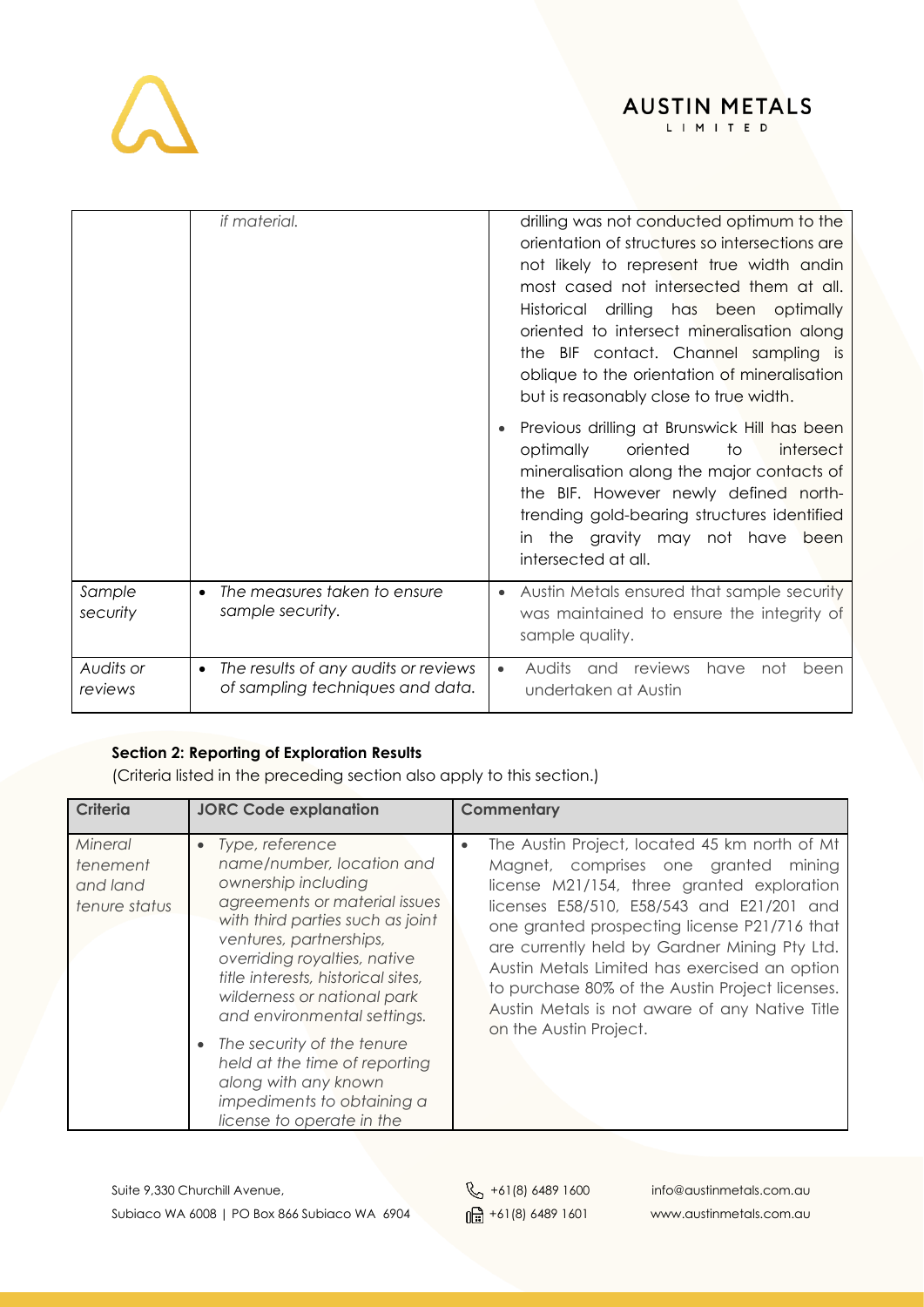# $\Delta$

## AUSTIN METALS

| <b>Criteria</b>                         | <b>JORC Code explanation</b>                                                                                                                                                                                                                                | <b>Commentary</b>                                                                                                                                                                                                                                                                                                                                                                                                                                                                                                                    |
|-----------------------------------------|-------------------------------------------------------------------------------------------------------------------------------------------------------------------------------------------------------------------------------------------------------------|--------------------------------------------------------------------------------------------------------------------------------------------------------------------------------------------------------------------------------------------------------------------------------------------------------------------------------------------------------------------------------------------------------------------------------------------------------------------------------------------------------------------------------------|
|                                         | area.                                                                                                                                                                                                                                                       |                                                                                                                                                                                                                                                                                                                                                                                                                                                                                                                                      |
| Exploration<br>done by<br>other parties | Acknowledgment and<br>$\bullet$<br>appraisal of exploration by<br>other parties.                                                                                                                                                                            | Previous drilling has been previously reported<br>$\bullet$<br>(AYT announcement 24 December 2021).                                                                                                                                                                                                                                                                                                                                                                                                                                  |
| Geology                                 | Deposit type, geological<br>$\bullet$<br>setting and style of<br>mineralisation.                                                                                                                                                                            | geology comprises typical Archean<br>The<br>$\bullet$<br>Yilgarn greenstone belt lithologies and granitic<br>intrusives. The mineralisation style is typical<br>Archean orogenic-style lode gold deposits<br>that are strongly structurally controlled.<br>Mineralisation<br>style<br>the<br>on<br>project<br><b>is</b><br>interpreted to be similar to the mineralisation<br>at the Break of Day group of deposits<br>including the Starlight discovery (Musgrave<br>Minerals) and also the Great Fingall gold<br>deposit near Cue. |
| Drill hole<br>Information               | A summary of all information<br>$\bullet$<br>material to the understanding<br>of the exploration results<br>including a tabulation of the<br>following information for all<br>Material drill holes:                                                         | Summary tables of drill hole information for all<br>$\bullet$<br>projects are included in the body of the<br>announcement                                                                                                                                                                                                                                                                                                                                                                                                            |
|                                         | o easting and northing of<br>the drill hole collar                                                                                                                                                                                                          |                                                                                                                                                                                                                                                                                                                                                                                                                                                                                                                                      |
|                                         | o elevation or RL (Reduced<br>Level - elevation above<br>sea level in metres) of the<br>drill hole collar                                                                                                                                                   |                                                                                                                                                                                                                                                                                                                                                                                                                                                                                                                                      |
|                                         | dip and azimuth of the<br>$\circ$<br>hole                                                                                                                                                                                                                   |                                                                                                                                                                                                                                                                                                                                                                                                                                                                                                                                      |
|                                         | down hole length and<br>interception depth                                                                                                                                                                                                                  |                                                                                                                                                                                                                                                                                                                                                                                                                                                                                                                                      |
|                                         | hole length.<br>$\bigcirc$                                                                                                                                                                                                                                  |                                                                                                                                                                                                                                                                                                                                                                                                                                                                                                                                      |
|                                         | If the exclusion of this<br>$\bullet$<br>information is justified on the<br>basis that the information is<br>not Material and this<br>exclusion does not detract<br>from the understanding of<br>the report, the Competent<br>Person should clearly explain |                                                                                                                                                                                                                                                                                                                                                                                                                                                                                                                                      |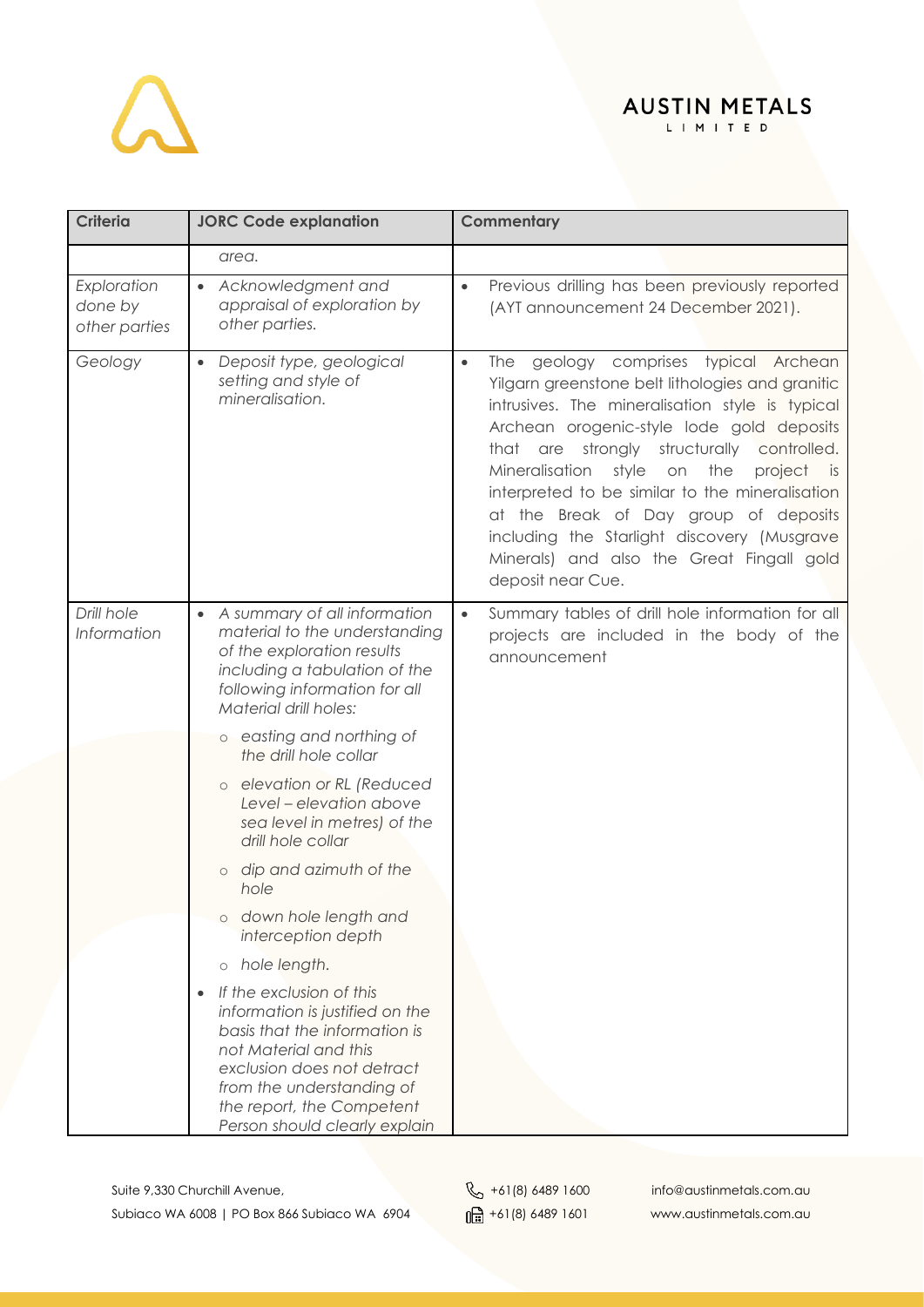

| <b>Criteria</b>                                                                 | <b>JORC Code explanation</b>                                                                                                                                                                                                                                                      | <b>Commentary</b>                                                                                                                                                                                                                                                                                                                                                       |
|---------------------------------------------------------------------------------|-----------------------------------------------------------------------------------------------------------------------------------------------------------------------------------------------------------------------------------------------------------------------------------|-------------------------------------------------------------------------------------------------------------------------------------------------------------------------------------------------------------------------------------------------------------------------------------------------------------------------------------------------------------------------|
|                                                                                 | why this is the case.                                                                                                                                                                                                                                                             |                                                                                                                                                                                                                                                                                                                                                                         |
| Data<br>aggregation<br>methods                                                  | In reporting Exploration<br>Results, weighting averaging<br>techniques, maximum and/or<br>minimum grade truncations<br>(eg cutting of high grades)<br>and cut-off grades are<br>usually Material and should<br>be stated.                                                         | Composite assays reported for the Austin<br>$\bullet$<br>Project are reported at cut-off grades of<br>between 0.05, 0.1, 0.3, 0.5, 1.0. 2.0, 5.0 and 20.0<br>$g/t$ Au.                                                                                                                                                                                                  |
|                                                                                 | Where aggregate intercepts<br>incorporate short lengths of<br>high grade results and longer<br>lengths of low grade results,<br>the procedure used for such<br>aggregation should be<br>stated and some typical<br>examples of such<br>aggregations should be<br>shown in detail. |                                                                                                                                                                                                                                                                                                                                                                         |
|                                                                                 | The assumptions used for any<br>reporting of metal equivalent<br>values should be clearly<br>stated.                                                                                                                                                                              |                                                                                                                                                                                                                                                                                                                                                                         |
| Relationship<br>between<br>mineralisation<br>widths and<br>intercept<br>lengths | These relationships are<br>$\bullet$<br>particularly important in the<br>reporting of Exploration<br>Results.<br>If the geometry of the<br>$\bullet$<br>mineralisation with respect to<br>the drill hole angle is known,<br>its nature should be reported.                        | The true width of mineralisation has not yet<br>$\bullet$<br>been properly verified at both the Brians and<br>Brunswick Hill prospects. More information<br>described in "Orientation of data in relation to<br>geological structure" section above. And<br>additional drilling will be required to properly<br>assess the true thickness of mineralised<br>structures. |
|                                                                                 | If it is not known and only the<br>down hole lengths are<br>reported, there should be a<br>clear statement to this effect<br>(eg 'down hole length, true<br>width not known').                                                                                                    |                                                                                                                                                                                                                                                                                                                                                                         |
| Diagrams                                                                        | Appropriate maps and<br>$\bullet$<br>sections (with scales) and<br>tabulations of intercepts<br>should be included for any<br>significant discovery being<br>reported These should                                                                                                | See relevant<br>maps in the<br>body of<br>this<br>announcement.                                                                                                                                                                                                                                                                                                         |